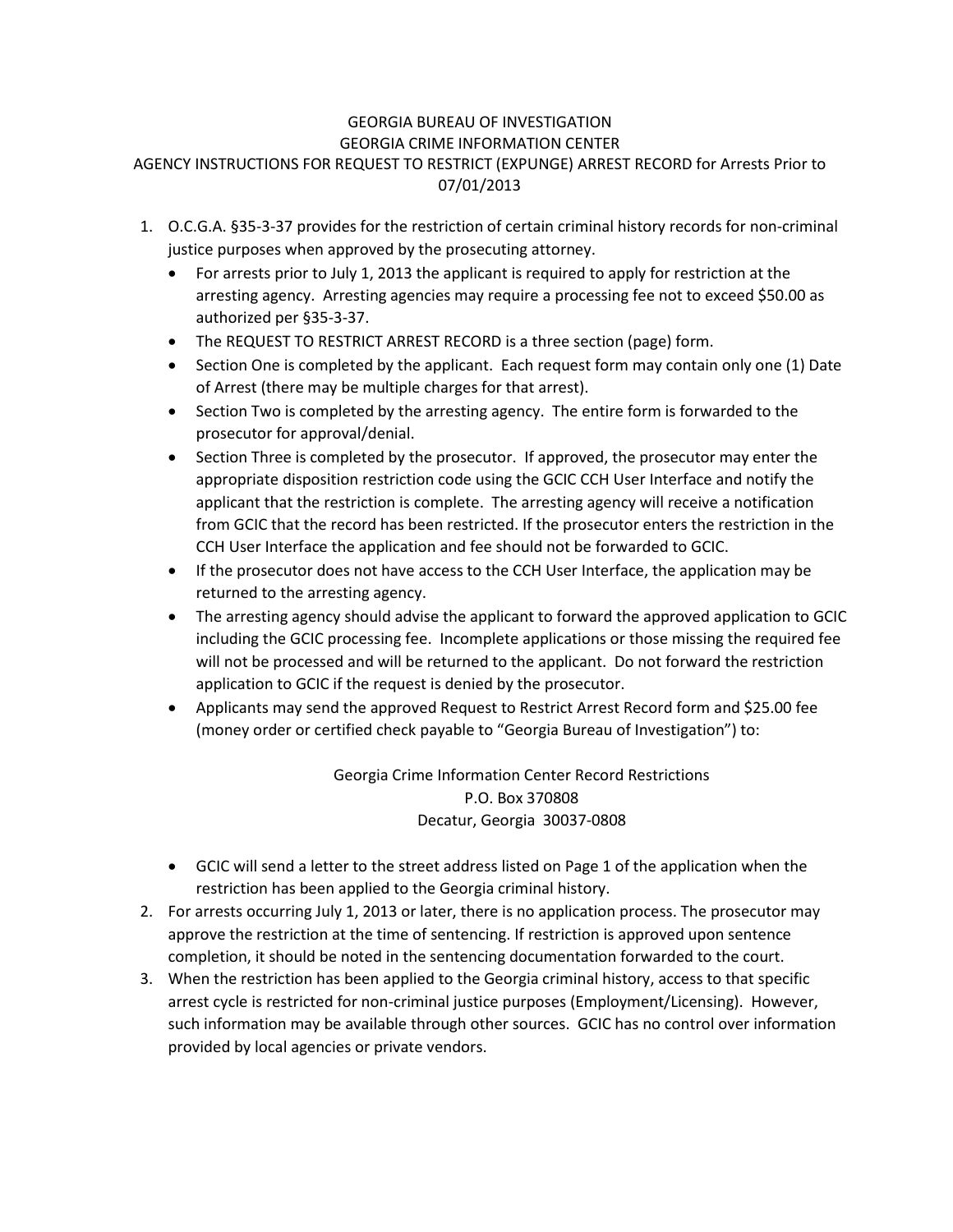### **REQUEST TO RESTRICT ARREST RECORD Prior to 07/01/2013** O.C.G.A. §35-3-37

#### **One (1) Date of Arrest per Request**

*SECTION ONE - APPLICANT INFORMATION*

*(Completed by Applicant)*

GBI Use Only Money Order \_\_\_\_\_\_ Certified Check \_\_\_\_\_\_\_\_\_\_\_\_ GBI Reference #\_\_\_\_\_\_\_\_\_\_\_\_\_

*Sections One and Two of this form must be completed in their entirety before request may be submitted to the Prosecuting Attorney's Office.*

I request the arrest record information (Date of Arrest and associated charges) described above pertaining to me be restricted from the record(s) of the arresting agency pursuant to the provisions of O.C.G.A. §35-3-37.

\_\_\_\_\_\_\_\_\_\_\_\_\_\_\_\_\_\_\_\_\_\_\_\_\_\_\_\_\_\_\_\_\_\_\_\_\_\_\_\_\_\_\_\_\_\_\_\_\_\_\_\_\_\_\_\_\_\_\_\_\_\_\_\_\_\_\_\_\_\_\_\_\_\_\_\_\_\_\_\_\_\_\_\_\_

Signature: \_\_\_\_\_\_\_\_\_\_\_\_\_\_\_\_\_\_\_\_\_\_\_\_\_\_\_\_\_\_\_\_\_\_\_\_\_\_\_\_\_\_\_\_\_\_\_\_\_ Date: \_\_\_\_\_\_\_\_\_\_\_\_\_\_\_\_\_\_\_\_\_\_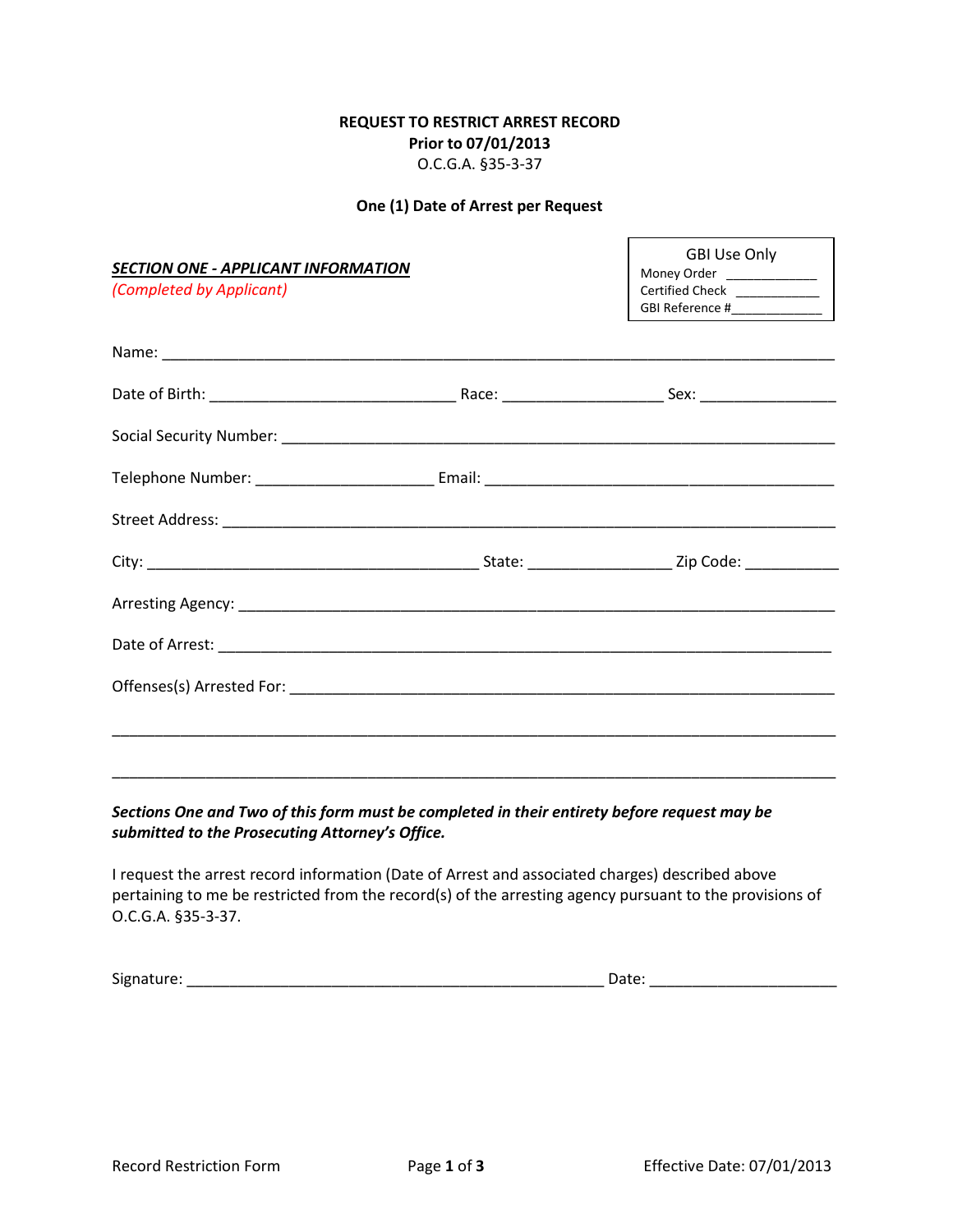# *SECTION TWO - ARREST INFORMATION*

*(Completed by Arresting Agency)*

| $\Box$ Yes<br>Arrest appears on Georgia and/or FBI criminal history record?<br>$\Box$ No                                                                                                                                                                                                                                                                                                                                                                                |
|-------------------------------------------------------------------------------------------------------------------------------------------------------------------------------------------------------------------------------------------------------------------------------------------------------------------------------------------------------------------------------------------------------------------------------------------------------------------------|
| If arrest does not appear on either state or federal record, the record restriction cannot be processed.                                                                                                                                                                                                                                                                                                                                                                |
| Arrest Charge Tracking Number(s) and Charges:                                                                                                                                                                                                                                                                                                                                                                                                                           |
| ,我们也不能在这里的时候,我们也不能在这里的时候,我们也不能会在这里的时候,我们也不能会在这里的时候,我们也不能会在这里的时候,我们也不能会在这里的时候,我们也<br><b>Disposition of Arrest:</b>                                                                                                                                                                                                                                                                                                                                                       |
| $\Box$ Yes<br>Disposition appears on Georgia criminal history record?<br>No                                                                                                                                                                                                                                                                                                                                                                                             |
| If No, attach official documentation containing disposition information. If official documentation is not<br>available, please provide explanation and request for exception in Prosecutor's Comments, e.g., No<br>Further Action Anticipated. (Without a disposition on file, official documentation, or g., No Further<br>Action Anticipated. (Without a disposition on file, official documentation, or request for exception, this<br>request cannot be processed.) |
|                                                                                                                                                                                                                                                                                                                                                                                                                                                                         |
|                                                                                                                                                                                                                                                                                                                                                                                                                                                                         |

| <b>Official Completing Form:</b> |                   |
|----------------------------------|-------------------|
| Title:                           |                   |
| Name:                            | Telephone Number: |
| Signature:                       | Email:            |

 $\Gamma$ 

٦